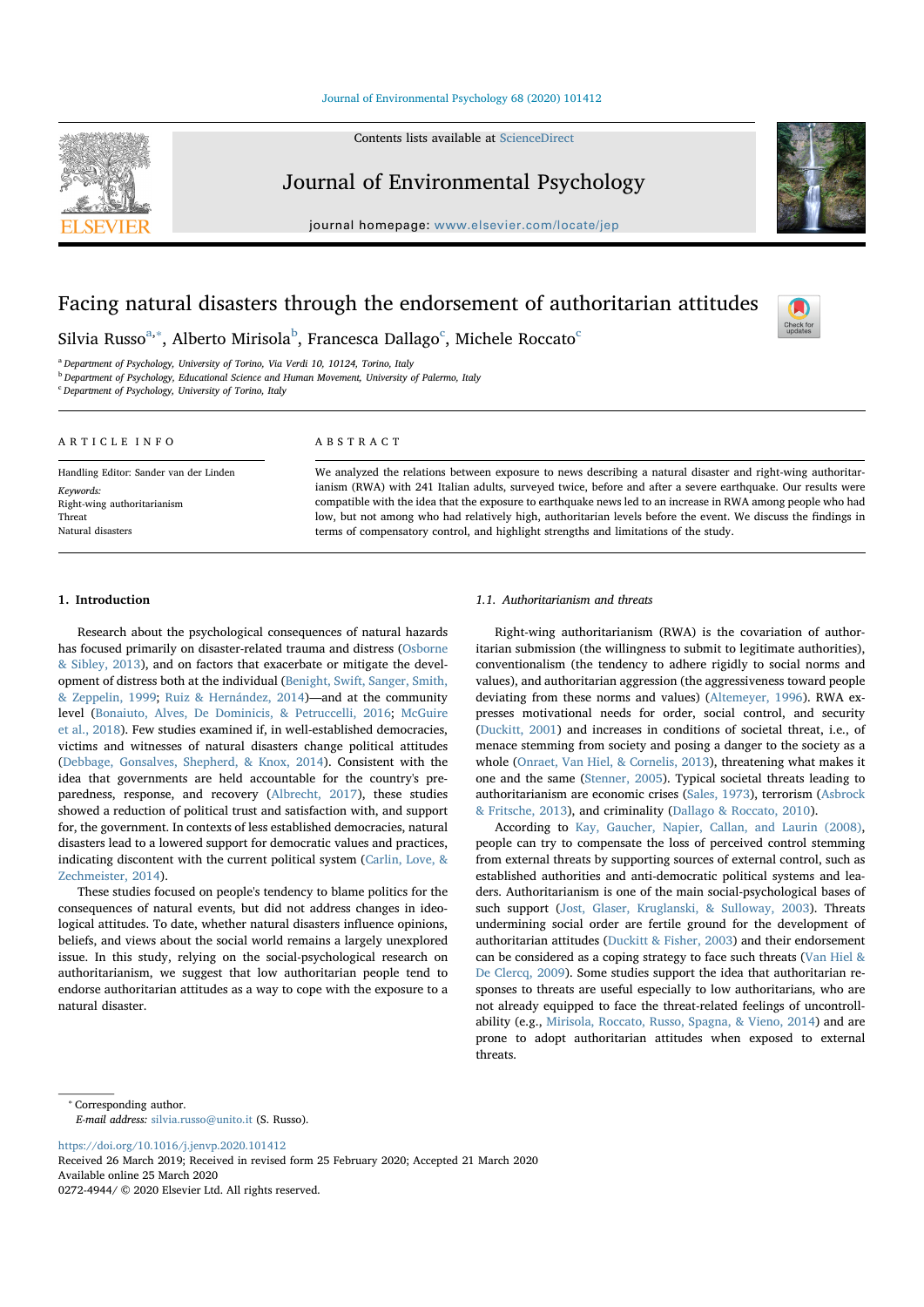#### 1.2. The present study

We suggest that–similarly to what happens when people are exposed to societal threats–exposure to natural disasters leads to the endorsement of authoritarian attitudes, because it undermines their perception of control and the satisfaction of the need to live in a predictable and secure environment (Afifi, Afifi, & Merrill, 2014). Not only being a victim of a natural disaster, but also the exposure to information about it can influence negatively people's well-being. For example, exposure to media images about September 11, 2001 and the Iraq war resulted in psychological effects similar to those produced by direct trauma exposure (Silver et al., 2013).

According to Sibley and Bulbulia (2012), exposure to earthquakes makes religion more appealing to people, because religion—just as RWA—serves a palliative function. Moreover, Fritsche, Cohrs, Kessler, and Bauer (2012) showed that reminding participants the negative consequences of climate change fostered their general aggressiveness toward groups perceived as threatening societal safety, i.e., one of the cores of RWA. We reasoned that, if authoritarian responses to threats are actually strategies to cope with the perception of a lack of control stemming from stressful events, we should observe an increment in authoritarianism when people are exposed to news on an uncontrollable and threatening natural event, especially among who, before the earthquake, reported low levels of RWA.

To test this hypothesis, we used data collected before and after a severe earthquake that hit the Abruzzo, an Italian region, on April 6, 2009. The earthquake's main shock, rated 5.9 on the Richter magnitude scale, was felt throughout central Italy. With 308 victims, the earthquake was the deadliest in Italy since 1980. More than 1500 people were injured and about 67,500 people were left homeless; 60,000 buildings were seriously impaired and damages have been estimated to be above 10 billion Euros (Alexander, 2010). As it usually happens after severe natural disasters (e.g., Houston, Pfefferbaum, & Rosenholtz, 2012), the media gave an extensive coverage of the earthquake, magnifying its dramatic effects (Bobba & Cepernich, 2009).

We assumed that the Abruzzo earthquake was a stressful event for the whole Italian population and not only for people living in the area. More specifically, based on Ben-Zur, Gil, and Shamshins (2012), we assumed that the Abruzzo earthquake produced a primary traumatization among the people living in Abruzzo, and a secondary traumatization in the people living far from the earthquake epicenter.

#### 2. Method

#### 2.1. Participants and procedure

In March 2009  $(T_1)$ , a web sample of Italian adults filled out a questionnaire about their socio-political opinions, including measures such as nationalism, patriotism, and, importantly for this study, authoritarianism. We recruited the participants by posting announcements for the survey on different social networks, including the websites of two Italian Universities, asking them their willingness to be recontacted for further surveys. In the aftermath of the Abruzzo earthquake (from April 10th till April 13th,  $T_2$ ), we contacted again who accepted to be re-contacted, and asked them to fill out a second questionnaire. This allowed us to test the hypothesis on the relations between exposure to natural disaster and RWA above. On both occasions, we informed the participants of their right to refuse to participate in the study or to withdraw consent to participate at any time during the study. The whole procedure was carried out in accordance with the ethical standards of the Italian Association of Psychology.

Four-hundred and forty-seven participants answered the questionnaire at  $T_1$  and 241 participants filled out both questionnaires. Participants who completed both questionnaire and those who completed it only at T<sub>1</sub> did not differ regarding age,  $t$  (439) = 0.00,  $p = .99$ , gender,  $\chi^2$  (1) = 0.35, p = .56, and RWA at T<sub>1</sub>, t (435) = -1.36,  $p = 0.26$ . In the following analyses, we included all the participants who responded both at T<sub>1</sub> and at T<sub>2</sub> (77.18% female, mean age = 27.48,  $SD = 11.48$ ). Sensitivity power analysis indicated that the sample size required to detect the two-way interaction effect of interest (based on an effect size of  $f^2 = 0.07$ , as reported in previous research, cf. Russo, Mirisola, & Roccato, 2014, with a power of .80 and an alpha of .05) was 189 participants.

#### 2.2. Measures

At both time points, participants completed a short form of the Italian version of Altemeyer's (1996) RWA scale (Giampaglia & Roccato, 2002), composed of 14 balanced items, with response options ranging from 1 to 4 ( $\alpha$  = 0.88 both at T<sub>1</sub> and T<sub>2</sub>), tapping on the covariation of conventionalism, authoritarian submission, and authoritarian aggression. We computed a mean index of RWA, with higher scores indicating higher endorsement of authoritarian attitudes. At  $T_2$ , we also asked participants to indicate how many hours and minutes they had spent on different media sources (TV programs, radio programs, journal papers, and Internet news) describing the earthquake  $(\alpha = 0.71)$ . We computed a mean index of hours of exposure to earthquake news. Table 1 reports the bivariate correlations and descriptive statistics for these measures.

#### 3. Results

We tested our hypothesis via a hierarchic moderated regression predicting RWA at  $T_2$ . In Step 1, we entered RWA at  $T_1$  and exposure to earthquake news, using age and gender as control variables, and mean centering the other predictors ( $R^2$  = 0.78, F (4,236) = 216.18,  $p \sim .001$ ). In Step 2, we entered the interaction between exposure to earthquake news and RWA at  $T_1$ . RWA at  $T_2$  was predicted by RWA at T<sub>1</sub> (β = 0.84, b = 0.79, 95% CI [0.73, 0.86], t (236) = 23.50,  $p \sim .001$ , while the effect of exposure to earthquake news did not reach statistical significance ( $\beta = 0.04$ ,  $b = 0.02$ , 95% CI [-0.01, 0.05]. t (236) = 1.45, p = .147). Participants' age (β = -0.07, b = 0.00, 95% CI [-0.01, 0.00],  $t$  (236) = -1.98, p = .048), but not their gender  $(\beta = 0.04, b = 0.05, 95\% \text{ CI} [-0.03, 0.12], t (236) = 1.21, p = .226)$ had a significant association with RWA at  $T<sub>2</sub>$ . Entering the interaction between the RWA at T<sub>1</sub> and exposure to earthquake news ( $\beta = -0.06$ ,  $b = -0.06, 95\%$  CI [-0.12, -0.01], t (235) = -2.14, p < .05) improved significantly the model's fit in the second step ( $\Delta R^2 = 0.01$ , F  $(1,235) = 4.57, p < .05, f^2 = 0.02$ . Consistent with our expectation, exposure to earthquake news predicted RWA at  $T_2$  among participants with low (- 1 SD) levels of authoritarianism at T<sub>1</sub>, simple slope = 0.06, t  $(236) = 2.57, p < .05$ , but not among those with (relatively) high (+1) SD) levels of authoritarianism at  $T_1$ , simple slope = -0.01, t  $(236) = -0.45$ ,  $p = .66$ . Following Bauer and Curran (2005), we estimated the 95% CI for RWA at  $T_1$  (centered), indicating at what level of RWA at  $T_1$  the effect of the exposure to earthquake news on RWA at  $T_2$ was significantly positive, non-significant, or significantly negative. The analysis showed confidence bands of RWA at  $T_1$  between  $-0.09$  and 4.57, within which the relation between exposure to earthquake news

| Table 1 |                                                                            |  |  |  |
|---------|----------------------------------------------------------------------------|--|--|--|
|         | Bivariate correlations and descriptive statistics for the study variables. |  |  |  |

|                                                                                          | 1, 2,  | 3.                  | 4.  | 5.                                                | М                           | SD                        |
|------------------------------------------------------------------------------------------|--------|---------------------|-----|---------------------------------------------------|-----------------------------|---------------------------|
| 1. RWA at $T_1$<br>2. Exposure to<br>earthquake news<br>3. RWA at $T2$<br>4. Male gender | $.16*$ | $.88***$<br>$.19**$ | .08 | $.04 - 52***$<br>$.07-.09$<br>$-.51***$<br>$-15*$ | 2.06<br>1.01<br>2.05<br>.77 | 0.54<br>1.06<br>0.51<br>۳ |
| 5. Age                                                                                   |        |                     |     |                                                   | 27.48                       | 11.48                     |

Note. RWA = Right-wing authoritarianism. \*\*\*  $p \leq .001$ , \*\* $p \leq .01$ ,  $*_{p} < .05$ .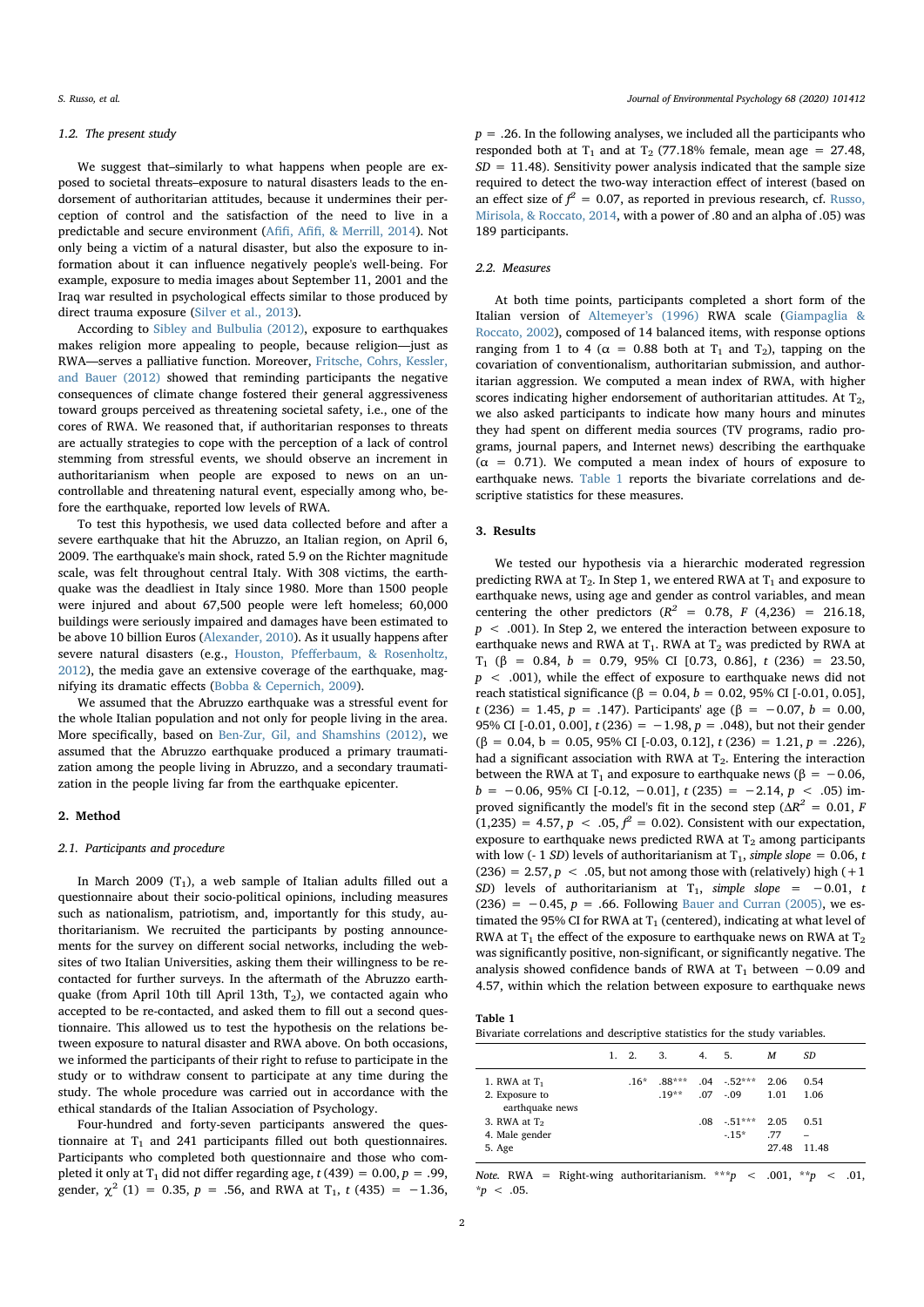

Fig. 1. Moderating effect of RWA (right-wing authoritarianism) at  $T_1$  on the relation between exposure to information about the earthquake and RWA.

and authoritarianism at  $T_2$  was non-significant. In line with our hypothesis, given that RWA at T<sub>1</sub> ( $M = 0$ ,  $SD = 0.54$ ) ranged from  $-1.06$ to 1.23, the effect of the exposure to earthquake news on RWA at  $T_2$  was significant and positive only for values of authoritarianism at  $T_1$  below  $-0.09$  (see Fig. 1): The lower the authoritarianism at T<sub>1</sub>, the higher the magnitude of the relationship between exposure to earthquake news and RWA at  $T_2$ .

As concerns the actual RWA changes, a 2 SD standardized change in exposure to earthquake news (from  $-1$  SD to  $+1$  SD) was accompanied by an increase of 0.5 standardized units of RWA change for low RWA scorers (−1 SD). Among high RWA scorers (+1 SD), a 2 SD change in exposure to earthquake news was accompanied by a change in RWA of −0.08 standardized units of RWA, i.e., authoritarianism remained substantially stable. This result did not depend on a trivial regression to the mean (RTM). If a RTM existed, we would have observed an increase in RWA among low RWA scorers and a decrease among high RWA scorers. A mixed-effects model that accounted for regression to the mean led to analogous results. Also, additional analyses, performed using the Tobit model (McBee, 2010)— RWA empirical maximum was the censoring point (cf. Cox & Oakes, 1984)—helped discard a potential ceiling effect. Indeed, the results remained unchanged. Parallel analyses performed excluding gender and age from the regression equation led to similar results (cf. Tables 1 and 2, in the Supplementary online material).

#### 4. Discussion

Psychological research on natural disasters and hazards mainly focuses on their consequences in terms of traumatic stress disorders and distress (Osborne & Sibley, 2013). However, less is known about the ideological consequences of the exposure to natural disasters. We provided a first evidence about authoritarian shifts as consequences of the exposure to news reporting on a natural disaster, namely a severe earthquake.

We based our study on the idea that authoritarianism could be considered a means to gain compensatory control over one's social environment (Kay et al., 2008) and on the idea that a right-wing belief system can help people manage threats (Jost et al., 2003). Mirisola et al. (2014), showing that societal threat fosters authoritarianism, especially among low authoritarians, concluded that authoritarianism works as a coping mechanism people can use to face the loss of control stemming from living societally threatening situations. This study added to the extant literature suggesting that the above pattern of results holds when a threat stemming from a natural disaster is involved: Even when facing natural threats, non-authoritarians could try to compensate the loss of control by increasing their authoritarianism. This result was the consequence neither of a regression to the mean, nor of a ceiling effect. Also, given the timing of our  $T_2$  data collection, we are confident that our findings reflect people's reactions to the earthquake itself, and not to other related issues (Barretta, 2009). Even so, we cannot exclude entirely the possibility that these effects are also partially driven by a societal threat (cf. Supplementary online material).

This does not mean that, immediately after a natural disaster, only high authoritarians can cope with the event. Coping is a multifaceted process, and people can resort to a multitude of strategies, activated as a function of their stable individual characteristics and of contextual features and demands (Snyder & Pulvers, 2001). Our data showed that, when facing natural disasters, low authoritarians become more similar to high authoritarians, making available a coping strategy that under 'normal conditions' only the former could use.

Our findings are in line with a recent reconceptualization of authoritarianism as an ideological variable including diverse attitudinal expressions, different but related to each other, linked to different strategies to seek security and to different types of threats (Duckitt, Bizumic, Krauss, & Heled, 2010). Specifically, Duckitt et al. (2010) suggested that authoritarians' motivational goal of maintaining coercive social control stems from 'direct, real, physical threats to societal security, safety, and [people's] well-being' (p. 690). A natural disaster, such as the Abruzzo earthquake, certainly fits within this category of threat.

This study has some limitations to bear in mind. First, we did not measure directly the loss of perceive control following the exposure to news covering the earthquake. Even though we could safely assume that exposure to natural disasters undermines perceptions of control (e.g., Afifi et al., 2014), we could not empirically test its role in explaining the RWA increase among low authoritarians. Second, we did not include questions about people's well-being. This prevented us from understanding whether the observed endorsement of authoritarian attitudes is an effective coping strategy. The question about its efficacy is debated: While some authors found that right-wing attitudes foster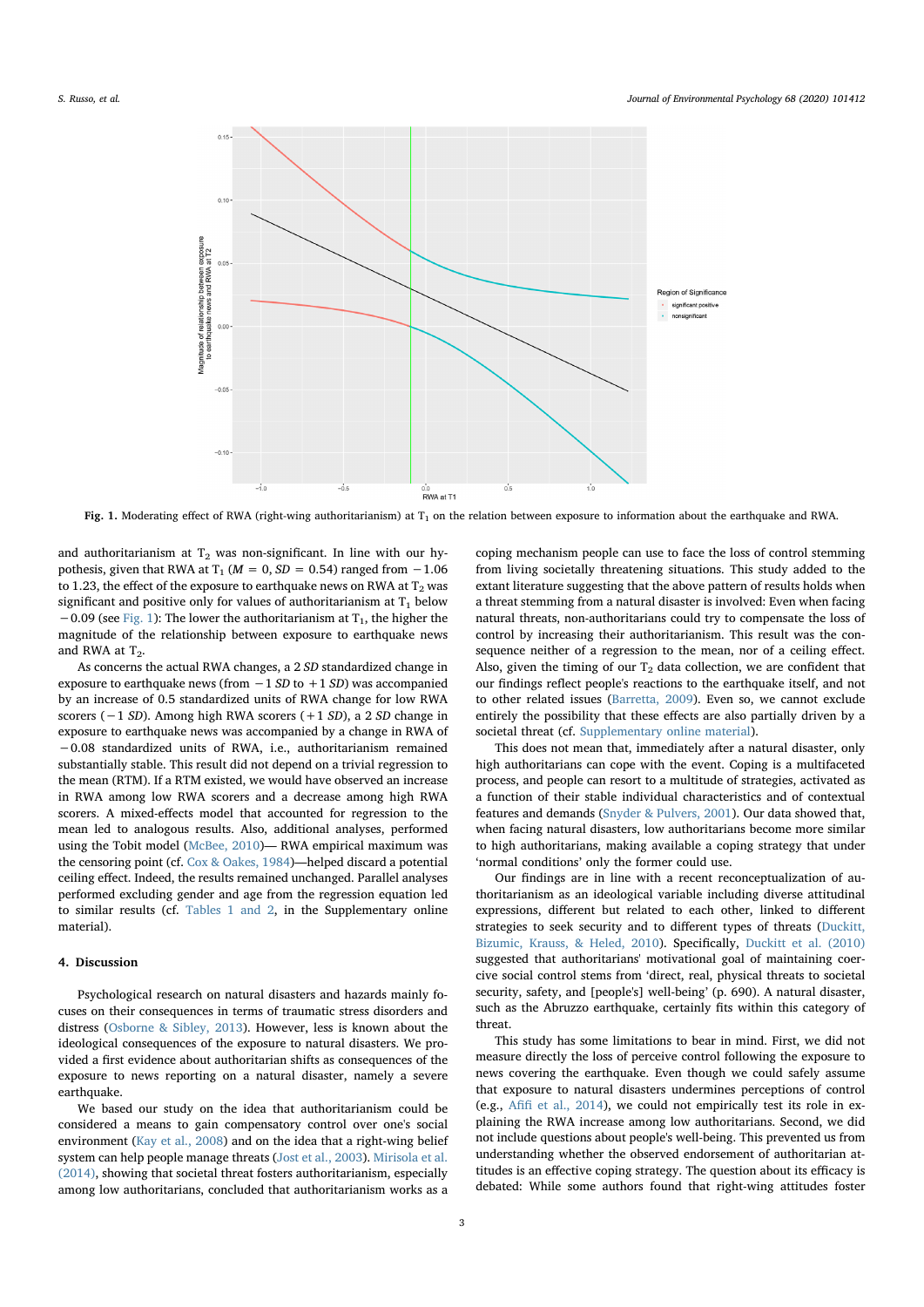people's well-being (e.g., Van Hiel & De Clercq, 2009), others report that RWA can be a risk factor for psychological distress (e.g., Roccato & Russo, 2017). Lastly, the interactive effect between RWA and exposure to earthquake news might seem weak ( $f^2 = 0.02$ ). However, its significance is more substantive than it would appear at a first glance. From the statistical point of view, Aguinis, Beaty, Boik, and Pierce (2005) suggest that a 0.02 effect should be considered at the boundary between medium and large effects. From a practical point of view, small shifts in the public opinion might have relevant political consequences when considering that, in Western democracies, general elections are often won by a thin margin (Callegaro & Gasperoni, 2008).

We believe that these limitations are counterbalanced by the strengths of the study. First, it was a longitudinal field research, characterized by a significantly higher ecological validity as compared to the standard experimental studies on the threat-RWA links. Second, we used a community sample, much more heterogeneous and representative than the student samples typically used in this field of study. Third, this was the first study to identify the effect of exposure to natural disasters on changes in authoritarianism, which might have both individual and political consequences. In this light, it added to the literature on the origins of authoritarianism. Beyond that of external threat stemming from economy (e.g., Sales, 1973), terrorism (e.g., Asbrock & Fritsche, 2013), and criminality (e.g., Dallago & Roccato, 2010), it showed the RWA-enhancing role of external threat stemming from natural disasters. Thus, consistent with Fritsche et al. (2012), our study revealed that the conditional threat-authoritarianism relation can be generalized to other threats that not necessarily jeopardize the 'oneness' and 'sameness' of the society (Stenner, 2005), i.e., to threats emanating from sources entirely unrelated to the target of authoritarian processes. Our study provides a new warning for advocates of the democracy, showing a challenge to the support for democratic systems never highlighted by psychological research. Last, our study added to the literature on the reactions to natural disasters, showing that they can have ideological consequences, especially among non-authoritarians, and even among not directly exposed people.

#### CRediT authorship contribution statement

Silvia Russo: Conceptualization, Formal analysis, Writing - original draft. Alberto Mirisola: Conceptualization, Data curation, Formal analysis, Investigation, Methodology, Writing - original draft. Francesca Dallago: Conceptualization, Data curation, Investigation, Methodology. Michele Roccato: Conceptualization, Formal analysis, Methodology, Writing - original draft.

#### Declaration of competing interest

None.

#### Appendix A. Supplementary data

Supplementary data to this article can be found online at https:// doi.org/10.1016/j.jenvp.2020.101412.

#### References

- Afifi, W. A., Afifi, T. D., & Merrill, A. (2014). Uncertainty and control in the context of a category-five tornado. Research in Nursing & Health, 37, 358-366. https://doi.org/10. 1002/nur.21613.
- Aguinis, H., Beaty, J. C., Boik, R. J., & Pierce, C. A. (2005). Effect size and power in assessing moderating effects of categorical variables using multiple regression: A 30 year review. Journal of Applied Psychology, 90, 94-107. https://doi.org/10.1037/ 0021-9010.90.1.94.
- Albrecht, F. (2017). Government accountability and natural disasters: The impact of natural hazard events on political trust and satisfaction with governments in Europe. Risk, Hazards & Crisis in Public Policy, 8, 381–410. https://doi.org/10.1002/rhc3. 12122.

policy on disaster response. Journal of Natural Resources Policy Research, 2, 325–342. https://doi.org/10.1080/19390459.2010.511450.

- Altemeyer, B. (1996). The authoritarian specter. Cambridge, MA: Harvard University Press. Asbrock, F., & Fritsche, I. (2013). Authoritarian reactions to terrorist threat: Who is being threatened, the Me or the We? International Journal of Psychology, 48, 35–49. https:// doi.org/10.1080/00207594.2012.695075.
- Barretta, P. (2009). La rappresentazione del sisma nei telegiornali e il ruolo dei minori [The representation of the earthquake in the daily press and the role of the minors]. Retrieved May 14, 2018, from Osservatorio di Pavia Web site:.
- Bauer, d. J., & Curran, P. J. (2005). Probing interactions in fixed and multilevel regression: Inferential and graphical techniques. Multivariate Behavioral Research, 40, 373–400. https://doi.org/10.1207/s15327906mbr4003\_5.
- Ben-Zur, H., Gil, S., & Shamshins, Y. (2012). The relationship between exposure to terror through the media, coping strategies and resources, and distress and secondary traumatization. International Journal of Stress Management, 19, 132–150. https://doi. org/10.1037/a0027864.
- Benight, C. C., Swift, E., Sanger, J., Smith, A., & Zeppelin, D. (1999). Coping self‐efficacy as a mediator of distress following a natural disaster. Journal of Applied Social Psychology, 29, 2443–2464. https://doi.org/10.1111/j.1559-1816.1999.tb00120.x.
- Bobba, G., & Cepernich, C. (2009). La costruzione dell''eccezionale' come risorsa per il consenso: Il terremoto tra celebrazione mediale e opportunismo politico [Building the 'exceptional' as a resource for gaining consensus: The earthquake between media celebration and political opportunism]. Meridiana, 65/66, 153–184.
- Bonaiuto, M., Alves, S., De Dominicis, S., & Petruccelli, I. (2016). Place attachment and natural hazard risk: Research review and agenda. Journal of Environmental Psychology, 48, 33–53. https://doi.org/10.1016/j.jenvp.2016.07.007.
- Callegaro, M., & Gasperoni, G. (2008). Accuracy of pre-election polls for the 2006 Italian parliamentary elections: Too close to call. International Journal of Public Opinion Research, 20, 148–170. https://doi.org/10.1093/ijpor/edn015.
- Carlin, R. E., Love, G. J., & Zechmeister, E. J. (2014). Natural disaster and democratic legitimacy: The public opinion consequences of Chile's 2010 earthquake and tsunami. Political Research Quarterly, 67, 3–15. https://doi.org/10.1177/1065912913495592.
- Cox, D. R., & Oakes, D. (1984). Analysis of survival data. London, UK: Chapman & Hall. Dallago, F., & Roccato, M. (2010). Right-wing authoritarianism, big five, and perceived threat to safety. European Journal of Personality, 24, 106–122 doi:101002/per.745.
- Debbage, N., Gonsalves, N., Shepherd, J. M., & Knox, J. A. (2014). Superstorm sandy and voter vulnerability in the 2012 US presidential election: A case study of New Jersey and Connecticut. Environmental Hazards, 13, 181–199. https://doi.org/10.1080/ 17477891.2014.891500.
- Duckitt, J. (2001). A dual-process cognitive-motivational theory of ideology and prejudice. In M. P. Zanna (Vol. Ed.), Advances in experimental social psychology: Vol. 33, (pp. 41–113). San Diego, CA: Academic Press.
- Duckitt, J., Bizumic, B., Krauss, S. W., & Heled, E. (2010). A tripartite approach to rightwing authoritarianism: The Authoritarianism-Conservatism-Traditionalism model. Political Psychology, 31, 685–715. https://doi.org/10.1111/j.1467-9221.2010. 00781.x.
- Duckitt, J., & Fisher, K. (2003). The impact of social threat on worldview and ideological attitudes. Political Psychology, 24, 199–222. https://doi.org/10.1111/0162-895X. 00322.
- Fritsche, I., Cohrs, J. C., Kessler, T., & Bauer, J. (2012). Global warming is breeding social conflict: The subtle impact of climate change threat on authoritarian tendencies. Journal of Environmental Psychology, 32, 1–10. https://doi.org/10.1016/j.jenvp.2011. 10.002.
- Giampaglia, G., & Roccato, M. (2002). La scala di autoritarismo di destra di Altemeyer: Un'analisi con il modello di Rasch per la costruzione di una versione italiana [Altemeyer's right-wing authoritarianism scale: An Italian validation performed using the Rasch model]. TPM - Testing, Psychometrics, Methodology in Applied Psychology, 9(2), 93–111.
- Houston, J. B., Pfefferbaum, B., & Rosenholtz, C. E. (2012). Disaster news: Framing and frame changing in coverage of major U.S. natural disasters, 2000-2010. Journalism & Mass Communication Quarterly, 89, 606–623. https://doi.org/10.1177/ 1077699012456022.
- Jost, J. T., Glaser, J., Kruglanski, A. W., & Sulloway, F. J. (2003). Conservatism as motivated social cognition. Psychological Bulletin, 129, 339–375. https://doi.org/10. 1037/0033-2909.129.3.339.
- Kay, A., Gaucher, D., Napier, J. L., Callan, M. J., & Laurin, K. (2008). God and the government: Testing a compensatory control mechanism for the support of external systems. Journal of Personality and Social Psychology, 95, 18-35. https://doi.org/10. 1037/0022-3514.95.1.18.
- McBee, M. (2010). Modeling outcomes with floor or ceiling effects: An introduction to the Tobit model. Gifted Child Quarterly, 54, 314–320. https://doi.org/10.1177/ 0016986210379095.
- McGuire, A. P., Gauthier, J. M., Anderson, L. M., Hollingsworth, D. W., Tracy, M., Galea, S., et al. (2018). Social support moderates effects of natural disaster exposure on depression and posttraumatic stress disorder symptoms: Effects for displaced and nondisplaced residents. Journal of Traumatic Stress, 31, 223–233. https://doi.org/10. 1002/jts.22270.
- Mirisola, A., Roccato, M., Russo, S., Spagna, G., & Vieno, A. (2014). Societal threat to safety, compensatory control, and right-wing authoritarianism. Political Psychology, 35, 795–812. https://doi.org/10.1111/pops.12048.
- Onraet, E., Van Hiel, A., & Cornelis, I. (2013). Threat and right-wing attitudes: A crossnational approach. Political Psychology, 34, 791–803. https://doi.org/10.1111/pops. 12014.
- Osborne, D., & Sibley, C. G. (2013). After the disaster: Using the big-five to predict changes in mental health among survivors of the 2011 christchurch earthquake. Disaster Prevention and Management, 22, 456–466. https://doi.org/10.1108/DPM-09-